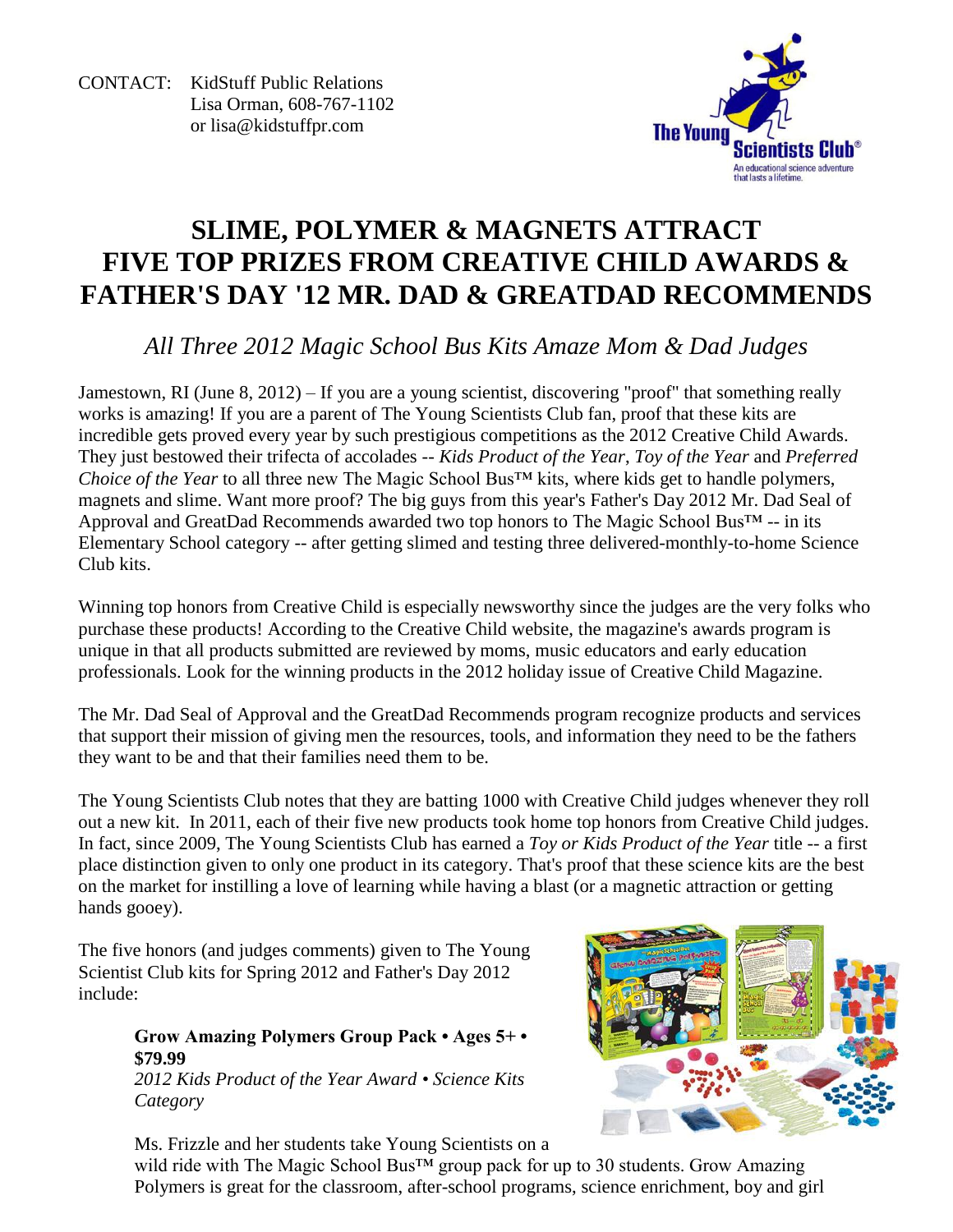scouts, camps, or a Magic School Bus birthday Party! Young Scientists grow super balls, snow, rainbow beads, crystal gels, and polymer flowers while learning about the importance and science of super-absorbent polymers. This kit comes with 30 colorful manuals that are based on the popular Magic School Bus TV and book series.

### **Attracted to Magnificent Magnets • Ages 5+ • \$19.99**

*2012 Toy Of The Year Award • Educational Toys Category*

Ms. Frizzle and her students take Young Scientists on a wild ride while becoming attracted to magnificent magnets. Young Scientists go on a magnetic scavenger hunt, build a compass, make magnetic slime, design magnetic faces, experiment with lodestone, play magnetic games, hold magnetic car races, and much, much more! This magnified kit includes a colorful poster with a racing track, game board, and experiment diagrams.

## **Slime and Polymer Lab • Ages 5+ • \$39.99**

*2012 Preferred Choice Award • Science Kits Category Father's Day 2012 Mr. Dad.com Seal of Approval and GreatDad Recommends*



Creative Child judges wrote in their review: Ms. Frizzle and her students take Young Scientists on a wild ride with The Magic School Bus<sup>™</sup> as they explore slime and polymers. Young Scientists take polymers out of milk, make slime, create goop, produce a snow eruption, melt snow, grow superabsorbent flowers, germinate seeds in polymers, perform a polymer trick, dehydrate polymers, and much, much more! This gooey bus-shaped kit comes packed with science

components, 20 colorful experiment cards, a data notebook to record observations, and 10 containers of polymers including super balls, rainbow beads, snow, and gel crystals.

## Mr. Dad.com and GreatDad Recommends wrote this glowing perspective:

*"We've had the chance to evaluate a number of Magic School Bus products and this one fits the mold: fun, educational, hands-on, and extremely well designed. You and your child(ren) will learn how to make polymers out of milk, grow super-absorbent flowers, and dehydrate polymers, and a lot more. Each one comes with the ingredients and instructions you need for the experiments and a data notebook to record observations. And don't worry--all the materials have an adult section so even if you have no science experience at all, you'll be able to participate fully. I can't think of many activities that have brought more fun, bonding, and knowledge to my home than The Young Scientists Club!"*

**The Magic School Bus: Science Kits • Ages 5+ • \$19.99/month Club Membership** 3 Monthly Kits: Magnets • Solids, Liquids and Gasses • Volcanoes *Father's Day 2012 Mr. Dad.com Seal of Approval and GreatDad Recommends*

Father's Day 2012 judges enthusiastically described their experience with all kits: